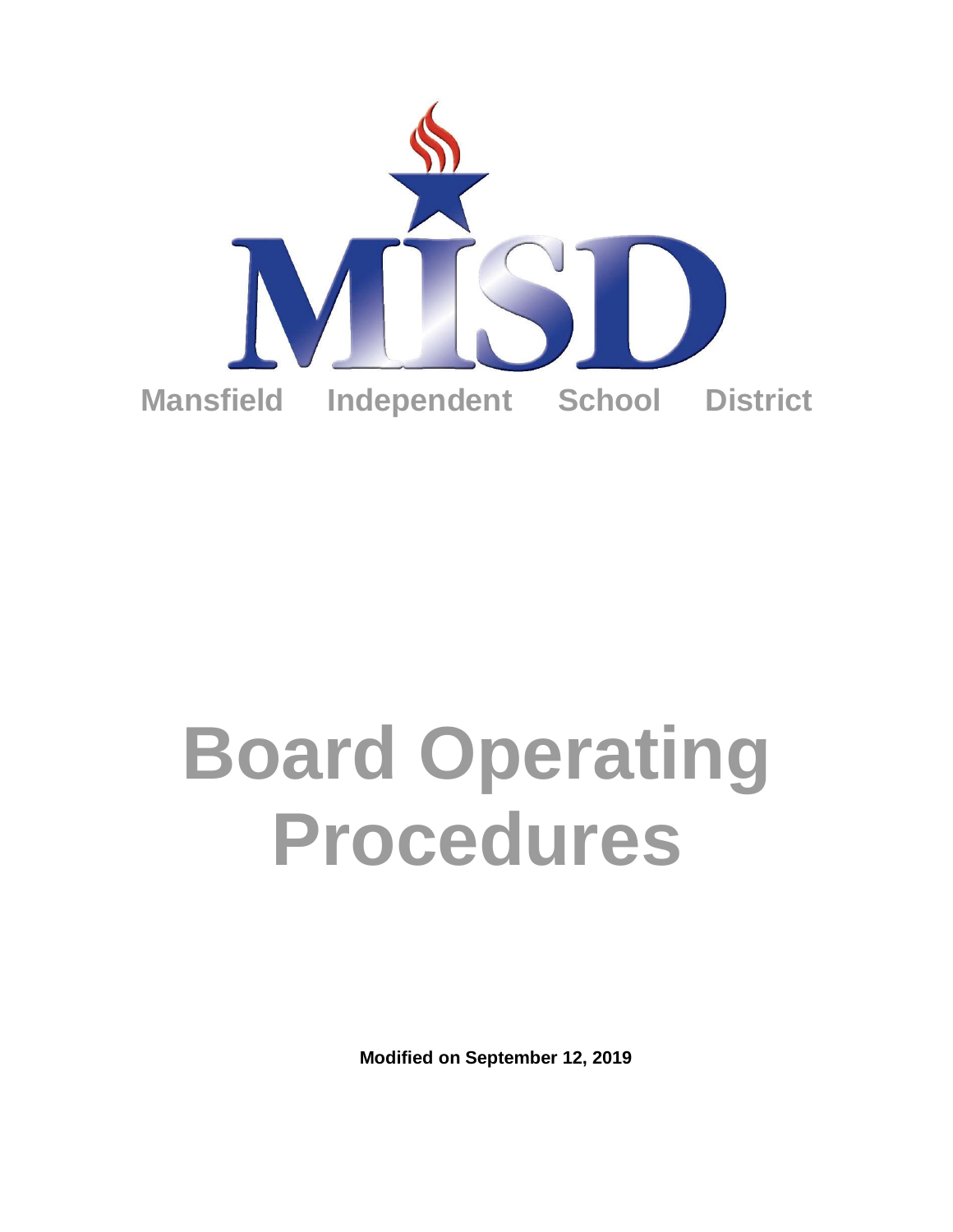# **Board Operating Procedures Mansfield Independent School District**

In effective school systems, the Superintendent and the Board function as a "TEAM OF EIGHT." A structured approach to developing a vision for the district and setting goals is enhanced by first developing a system of standard operating procedures. The School Board is the corporate policy-making body for the district, and the Superintendent and staff provide the leadership to cause Board policies to be implemented. Therefore, the Mansfield ISD Board of Trustees and Superintendent function as a "TEAM OF EIGHT" to provide open communication to the staff and patrons of the district.

The Mansfield ISD Board of Trustees adopts these guidelines as Standard Operating Procedures to set the expectations of the Board of Trustees and to effectively communicate with staff and patrons of the district.

# **I. CODE OF ETHICS** Board Policies BBF (LOCAL)

As a member of the Board, I shall promote the best interests of the District as a whole, and to that end, shall adhere to the following ethical standards:

- 1. Fair, just and impartial decisions and actions.
- 2. Accord others the respect I wish for myself.
- 3. Encourage expressions of different opinions and listen with an open mind to others' ideas.
- 4. Accountability to the public by representing District policies, programs, priorities and progress accurately.
- 5. Responsive to the community by seeking its involvement in District affairs and by communicating its priorities and concerns.
- 6. Ensure prudent and accountable use of District resources.
- 7. Recognize that decisions must be made by the Board as a whole and make no personal promise or take private action that may compromise performance or responsibilities.
- 8. Tell the truth.
- 9. Express opinions and views during the discussion of motions, but following the vote shall respect the majority decision as the decision of the Board.
- 10. Shall not discuss any information or express opinions in public when the district is involved with third party negotiations.
- 11. Make decisions in terms of the educational welfare of all children in the District and on fact rather than supposition, opinion or public favor.
- 12. Refuse to surrender judgment to any individual or group at the expense of the District as a whole.
- 13. Consistently uphold all applicable laws, rules, policies and governance procedures.
- 14. Hold confidential all matters and information that is privileged under applicable laws or will needlessly harm employees, individuals or the District if disclosed.
- 15. Focus attention on fulfilling the Board's responsibilities of goal setting, policymaking and evaluation.
- 16. Diligently prepare for and attend Board meetings by studying the material in the Board packet and when possible presenting or resolving questions beforehand by contacting the Superintendent or administrative staff.
- 17. Refrain from individual involvement in activities the Board has delegated to the Superintendent.
- 18. Seek continuing education that will meet legal requirements and enhance my ability to fulfill my duties effectively.
- 19. Use of social media, texting or other forms of electronic communication are subject to open records requests, and therefore are prohibited during board meetings.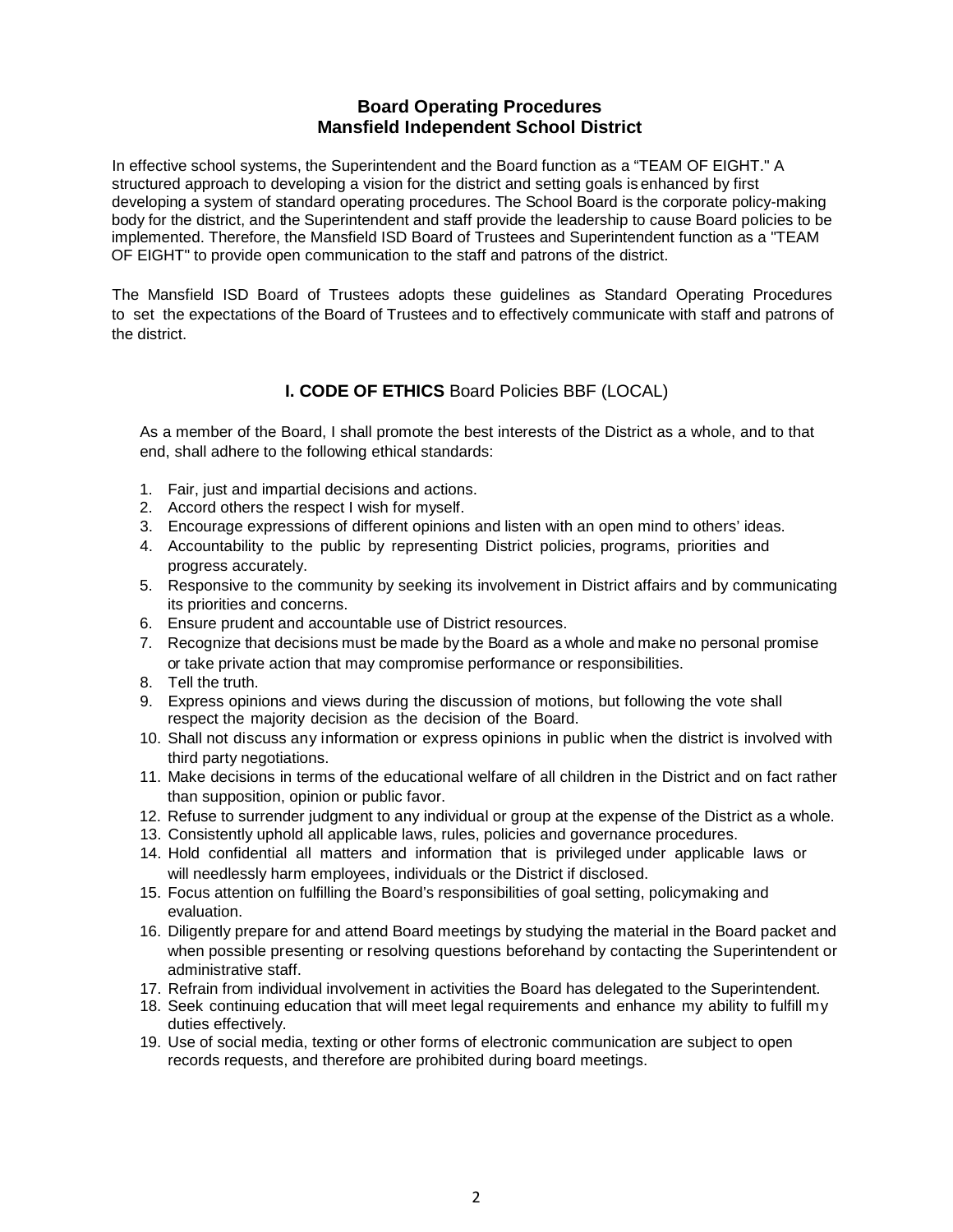# **II. ROLE AND AUTHORITY OF BOARD MEMBER AND/OR BOARD OFFICERS**

# BDAA(LOCAL)

- **A. Board Officers:** The Board shall elect a President, a Vice President and a Secretary who shall be members of the Board. The Board may assign a District employee to provide clerical assistance tothe Board. Officers shall be elected by majority vote of the members present and voting.
- **B. Vacancy:** A vacancy among officers of the Board shall be filled by majority action of the Board.
- **C. Terms and Duties:** Board officers shall serve for a term of one year or until a successor is elected. Officers may succeed themselves in office without limit with the exception of the President who may succeed himself or herself once. Each officer shall perform any legal duties of the office and other duties as required by action of the Board.
- **D. President:** In addition to the duties required by law, the President of the Board shall:
	- **1.** Preside at all meetings of the Board unless unable to attend.
	- **2.** Have the right to discuss, make motions and resolutions and vote on all matters coming before the Board.
	- **3.** Call special meetings of the Board. [See BE]
	- **4.** Sign all legal documents, warrants, vouchers and reports, as required by statute, state or federal regulations or Board policy.
	- **5.** Decide al l questions of order inaccordance with *Robert's Rules of Order, Newly Revised*, as modified by Board policy.
	- **6.** Receive official correspondence addressed to the Board.
	- **7.** Assist in the development of the agenda for each meeting.
	- **8.** Represent the Board and the District at certain ceremonial occasions and events.
	- **9.** Lay before the Board from time to time whatever matters and suggestions he or she may consider to be within the best interest of the public schools.
	- **10.** Perform all other duties which may be prescribed by law, authorized by the Board or mandated by a court of competent jurisdiction for the chief officer of the Board.
- **E. Vice President:** The Vice President of the Board shall:
	- **1.** Act in the capacity and perform the duties of the President of the Board in the event of the absence or incapacity of the President.
	- **2.** Become President only upon being elected to the position.
- **F. Secretary:** The Secretary of the Board shall:
	- **1.** Ensure that an accurate record is kept of the proceedings of each Board meeting.
	- **2.** Ensure that notices of Board meetings are posted and sent as required by law.
	- **3.** In the absence of the President and Vice President, call the meeting to order and act as presiding officer.
	- **4.** Sign or countersign documents as directed by action of the Board.

# **III. GOVERNANCE BE (LEGAL)**

**Board Meetings:** The Board may act only by majority vote of the members present at a meeting held in compliance with Chapter 551, Government Code, at which a quorum of the board is present and voting. *Education Code 11.051(a-1)*

**A. Definition**: "Meeting" means a deliberation among a quorum of the Board, or between a quorum of the Board and another person, during which public business or public policy over which the Board has supervision or control is discussed or considered, or during which the Board takes formal action. "Meeting" also means a gathering: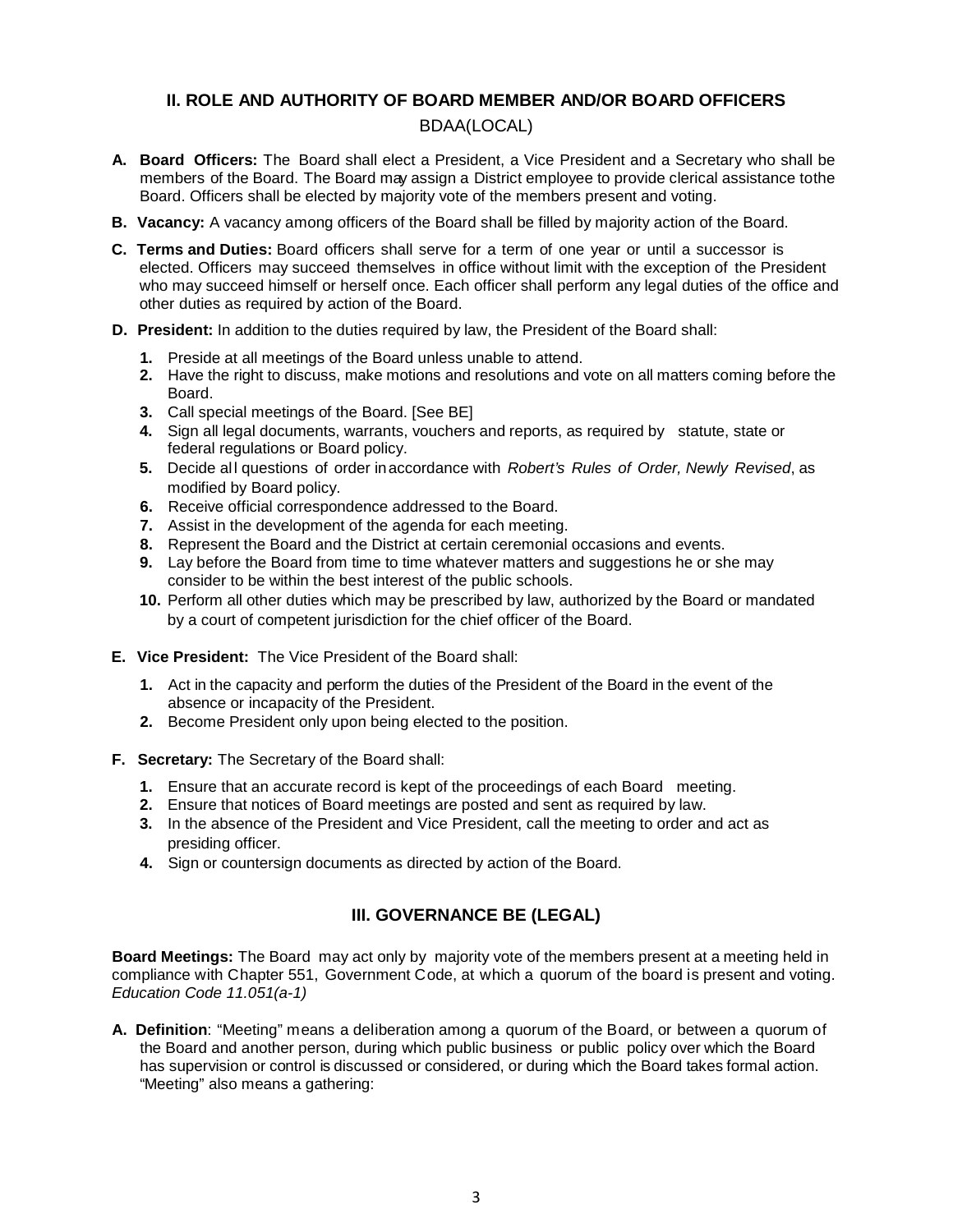- **1.** That is conducted by the Board or for which the Board is responsible;
- **2.** At which a quorum (e.g., four members of a seven-member board) of members of the Board is present;
- **3.** That has been called by the Board; and
- **4.** At which Board members receive information from, give information to, ask questions of or receive questions from any third person, including an employee of the District, about the public business or public policy over which the Board has supervision or control.
- **B. Open to Public:** Every meeting of the Board shall be open to the public. The Board may, however, exclude a witness from a hearing during the examination of another witness in a matter being investigated and may enter into a closed meeting, as provided by law. *Gov't Code 551.002, 551.084, Ch. 551, Subch. D, Subch. E* [See BDB and BEC]
- **C. Social Function or Convention:** The term "meeting" does not include the gathering of a quorum of the Board at a social function unrelated to the public business that is conducted by the Board, or the attendance by a quorum of the Board at a regional, state or national convention or workshop, ceremonial event or press conference, if formal action is not taken and any discussion of public business is incidental to the social function, convention, workshop, ceremonial event, or press conference. *Gov't Code 551.001(4)*
- **D. Meeting Place:** The location of a board meeting shall be specified in the notice for the meeting, which is posted on the outside bulletin board of the Administration building and the district website.
- **E. Meeting Time:** Regular meetings of the Board shall be held on the fourth Tuesday of each month at 7:00 p.m. When determined necessary and for the convenience of Trustees, the Board President may change the date or time of a regular meeting. The notice for that meeting shall reflect the changed date or time.

# **F. Special or Emergency Meetings:**

- **1.** The time and place of special and emergency meetings shall be as set out in the notice for the meeting.
- **2.** The President of the Board shall call special meetings at the President's discretion or on request by three members of the Board.
- **3.** The President shall call an emergency meeting when it is determined by the President or three members of the Board that an emergency or urgent public necessity, as defined by law, warrants the meeting.

### **G. Agenda:**

- **1. Deadline:** The deadline for submitting items for inclusion on the agenda is the fifth calendar day before regular meetings and the fifth calendar day before special meetings.
- **2. Preparation:**
	- **a.** In consultation with the Board President, the Superintendent shall prepare the agenda for all Board meetings. Any Trustee may request that a subject be included on the agenda for a meeting, and the Superintendent shall include on the preliminary agenda of the meeting all Trustee-requested topics that have been timely submitted.
	- **b.** Before the official agenda is finalized for any meeting, the Superintendent shall consult the Board President to ensure that the agenda and the topics included meet with the President's approval. In reviewing the preliminary agenda, the President shall ensure that any topics the Board or individual Trustees have requested to be addressed are either on that agenda or scheduled for deliberation at an appropriate time in the near future. The Board President shall not have authority to remove from the agenda a subject requested by a Trustee without that Trustee's specific authorization*.*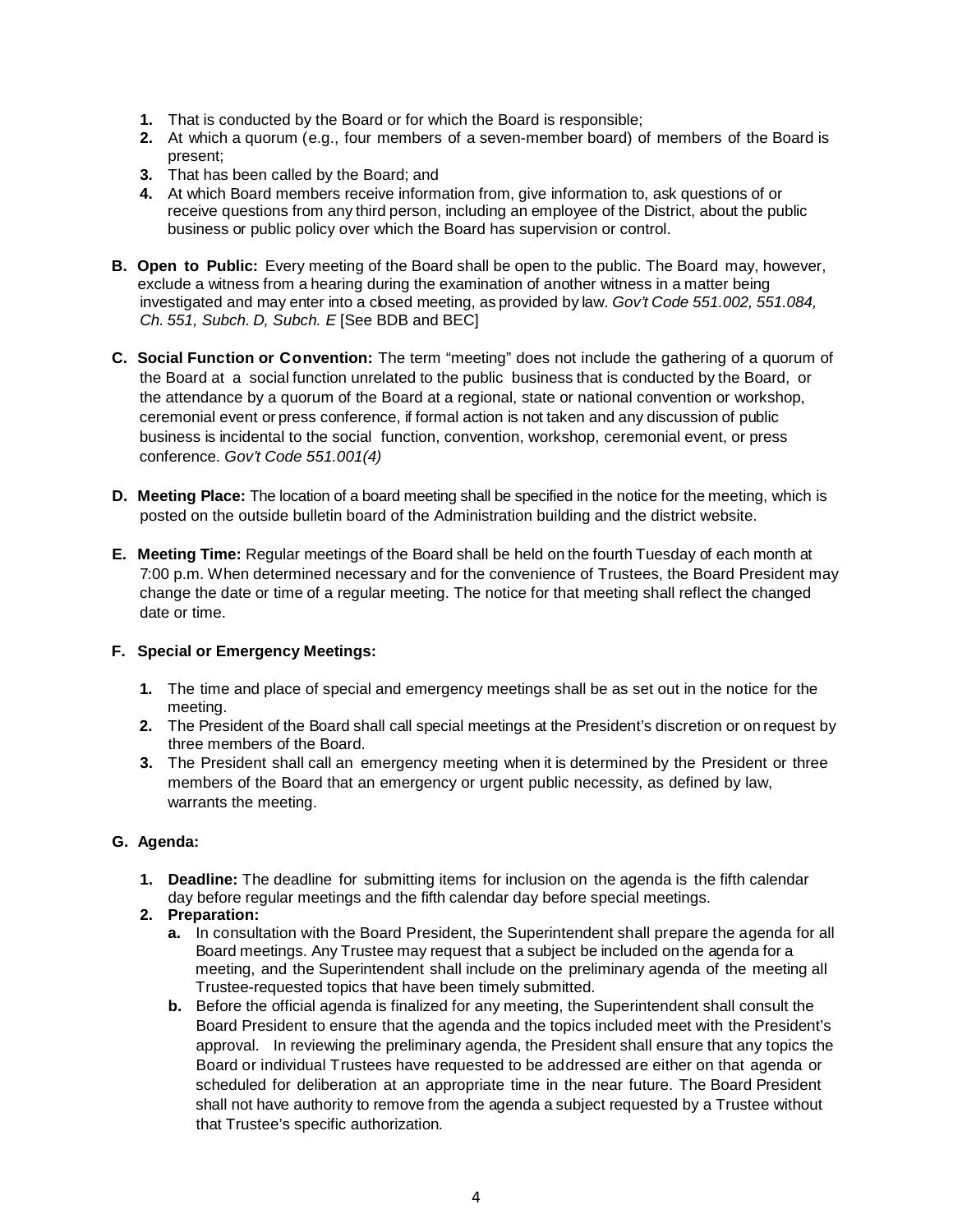- **c.** Prior to each meeting, the Superintendent or designee shall provide each member written notice of the meeting, an agenda listing, appropriate reports, information, documents and recommendations. Questions from Board members will be funneled through the Superintendent for response. Members of the Board shall be given notice of regular and special meetings at least 72 hours prior to the scheduled time of the meeting and at least two hours prior to the time of an emergency meeting.
- **H. Notice to Members:** Notice of all meetings shall provide for the possibility of a closed meeting during an open meeting, as provided by law. [See BEC]
- **I. Closed Meetings:** The Board may conduct a closed meeting when the agenda subject is one that may properly be discussed in closed meeting. [See BEC]
- **J. Order of Business:** The order of business for regular Board meetings shall be as set out in the agenda accompanying the notice of the meeting. At the meeting, the order in which posted agenda items are taken may be changed by consensus of Board members.
- **K. Rules of Order:** The Board shall observe the parliamentary procedures as found in *Robert's Rules of Order, Newly Revised,* except as otherwise provided in Board procedural rules or by law. Procedural rules may be suspended at any Board meeting by majority vote of the members present.
- **L. Voting:** Voting shall be by voice vote or show of hands, as directed by the President. Any member may abstain from voting, and a member's vote or failure to vote shall be recorded upon that member's request. [See BDAA (LOCAL) for the Board President's voting rights]
- **M. Consent Agenda:** When the agenda is prepared, the Board President shall determine items, if any, that qualify to be placed on the consent agenda. A consent agenda shall include items of a routine and/or recurring nature grouped together under one action item. For each item listed as part of a consent agenda, the Board shall be furnished with background material. All such items shall be acted upon by one vote without separate discussion, unless a Board member requests that an item be withdrawn for individual consideration. The remaining items shall be adopted under a single motion and vote.
- **N. Superintendent's Report:** During the preparation of the agenda, the Board President and Superintendent shall collaborate to determine which items, if any, should be placed on the Superintendent's Report. The Superintendent's Report is intended for informational purposes only. The Board does not vote on these items, although a Board member may ask questions or lead a discussion on any of the items listed under the Superintendent's Report.

### **N. Items for Executive Session:**

- **1.** All personnel issues must be conducted in an executive session, unless specifically required by Texas Open Meeting Law.
- **2.** The Board may discuss in executive session any and all subjects, for any and all purposes permitted by Sections 551.071-551.084.
	- **a.** Attorney consultations
	- **b.** Real property purchases or economic development negotiations
	- **c.** Prospective gifts or donations to the District Personnel matters, including employee complaints
	- **d.** Personally identifiable student information
	- **e.** Medical or Psychiatric records
	- **f.** Student discipline
	- **g.** Security devices
	- **h.** Assessment instruments
	- **i.** Emergency Management
	- **j.** Economic Development Negotiations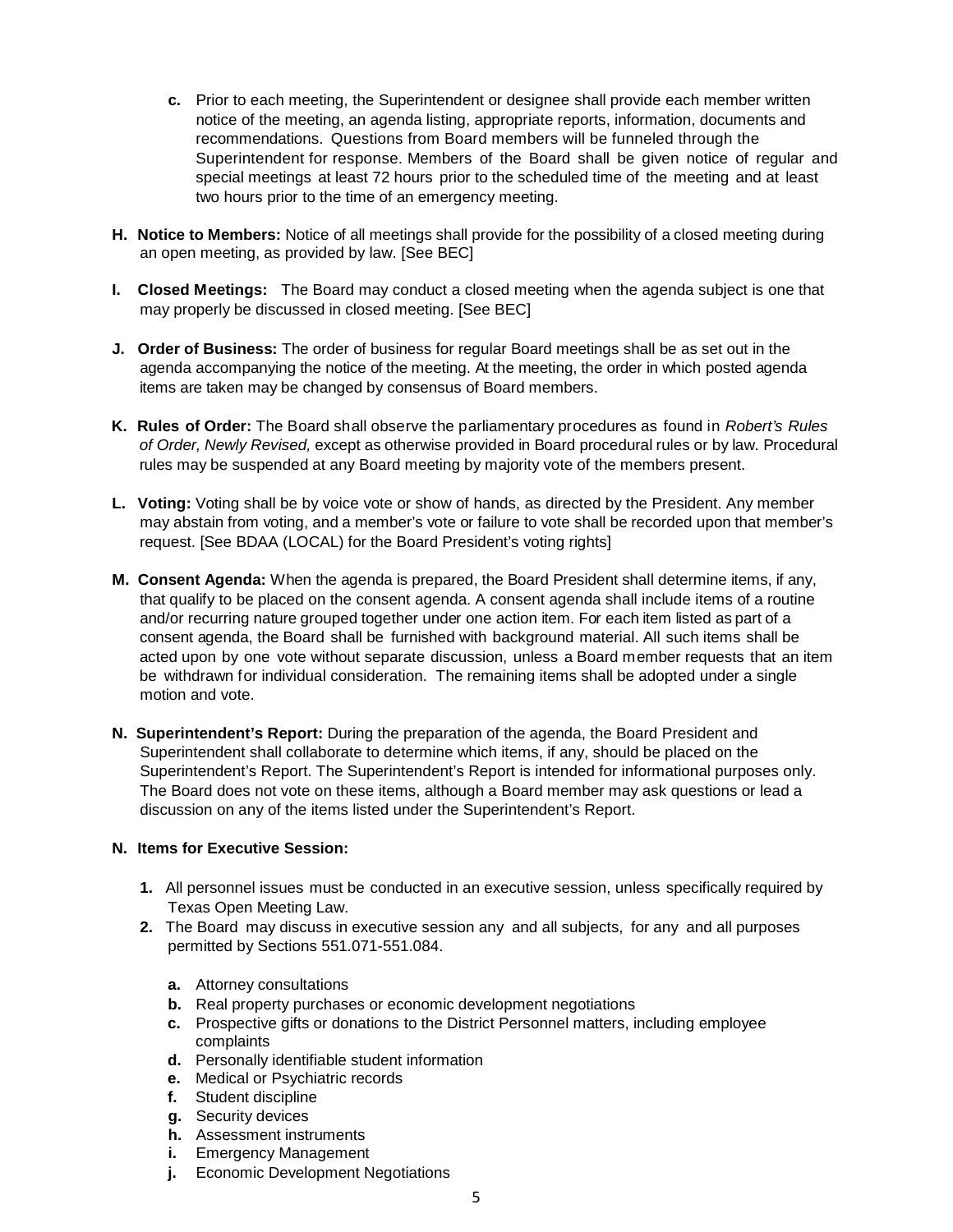# **O. Board Meetings and Public Participation:**

- **1. Limit on Participation:** Audience participation at a Board meeting is limited to the public comment portion of the meeting designated for that purpose. At all other times during a Board meeting, the audience shall not enter into discussion or debate on matters being considered by the Board, unless requested by the presiding officer.
- **2. Public Comment:** At regular meetings the Board shall allow each member of the public to address the body regarding an agenda item(s) in the open Board meeting before or during the body's consideration. Persons who wish to participate in this portion of the meeting shall sign up with the presiding officer or designee before the meeting begins.
- **3. Board Response:** No member of the public shall exceed three minutes per meeting. The address shall not exceed 6 minutes if the member of the public is in need of a translator. Specific factual information or recitation of existing policy may be furnished in response to inquiries, but the Board shall not deliberate or decide regarding any subject that is not included on the agenda posted with notice of the meeting.
- **4. Complaints and Concerns:** The presiding officer or designee shall determine whether a person addressing the Board has attempted to solve a matter administratively through resolution channels established by policy. If not, the person shall be referred to the appropriate policy (see list below) to seek resolution:
	- **a.** Employee complaints: DGBA
	- **b.** Student or parent complaints: FNG
	- **c.** Public complaints: GF

# **IV. BOARD MEMBERS AUTHORITY BBE (LOCAL)**

- **A. Board Members Authority:** The Board has final authority to determine and interpret the policies that govern the schools and, subject to the mandates and limits imposed by state and federal authorities, has complete and full control of the District. Board action shall be taken only in meetings that comply with the Open Meetings Act. [See BE(LEGAL)]
- **B. Transacting Business:** When a proposal is presented to the Board, the Board shall hold a discussion and reach a decision. Although there may be dissenting votes, which are a matter of public record, each Board decision shall be an action by the whole Board binding upon each member.
- **C. Individual Authority for Committing the Board:** Board members as individuals shall not exercise authority over the District, its property or its employees. Except for appropriate duties and functions of the Board President, an individual member may act on behalf of the Board only with the express authorization of the Board. Without such authorization, no individual member may commit the Board on any issue. [See BDAA]
- **D. Individual Access to Information:** An individual Board member, acting in his or her official capacity, shall have the right to seek information pertaining to District fiscal affairs, business transactions, governance and personnel matters, including information that properly may be withheld from members of the general public in accordance with the Public Information Chapter of the Government Code. [See GBA]
- **E. Limitations:** If a Board member is not acting in his or her official capacity, the Board member has no greater right to District records than a member of the public.

An Individual Board member shall not have access to confidential student records unless the member is acting in his or her official capacity and hasa legitimate educational interest in the records in accordance with policy FL.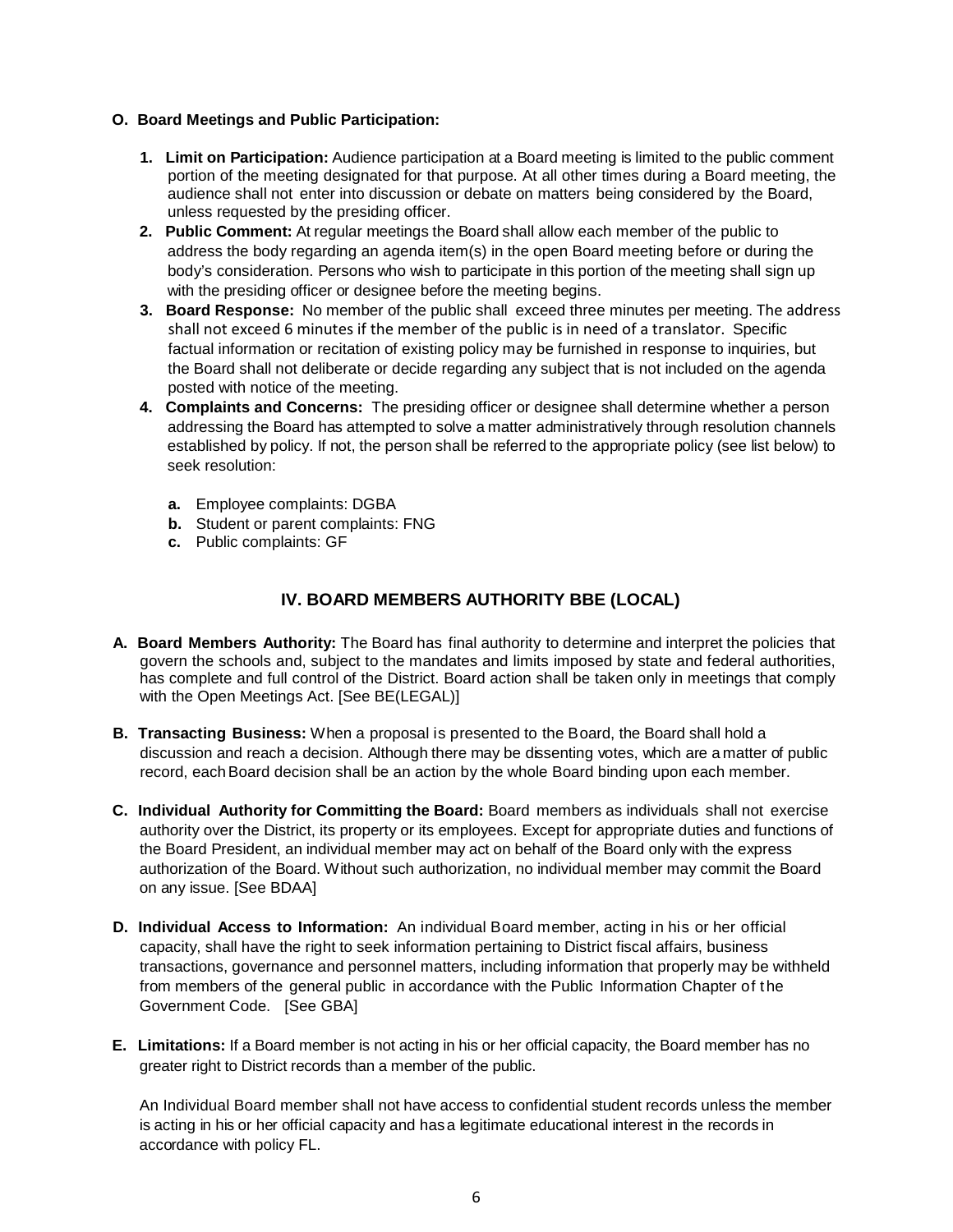A Board member who is denied access to a record under this provision may ask the Board to determine whether the record should be provided or may file a request under the public information act. [See GBAA]

**F. Requests for Records:** An individual Board member shall seek access to records or request copies of records from the Superintendent or other designated custodian of records, who shall respond within the time frames required by law. When a custodian of records other than the Superintendent provides access to records or copies of records to an individual Board member, the provider shall inform the Superintendent of the records provided.

In accordance with law, the District shall track and report any requests under this provision, including the cost of responding to one or more requests by any individual Board member for 200 or more pages of material in a 90-day period.

**G. Request for Reports:** No individual Board member shall direct or require District employees to prepare reports derived from an analysis of information in existing District records or to create a new record compiled from information in existing District records. Directives to the Superintendent or other custodian of records regarding the preparation of reports shall be by Board action.

**H. Confidentiality:** At the time a Board member is provided access to confidential records or to reports compiled from such records, the Superintendent or other District employee shall advise the Board member of the responsibility to comply with confidentiality requirements.

**I. Referring Complaints:** If employees, parents, students, or other members of the public bring concerns or complaints to an individual Board member, he or she shall refer them to the Superintendent or another appropriate administrator, who shall proceed according to the applicable complaint policy. [See (LOCAL) policies at DGBA, FNG, and GF]

**J. Visits to District Facilities:** A Board member shall adhere to any posted requirements for visitors to first report to the main office of a District facility, including a school campus. Visits during the school or business day shall not be permitted if their duration or frequency interferes with the delivery of instruction or District operations. [See also GKC]

# **V. BOARD MEMBERS TRAINING AND ORIENTATION BBD (LEGAL)**

# **A. Required Training:**

- **1.** Each Trustee must complete any training required by the State Board of Education. The minutes of the last regular meeting of the Board held during a calendar year must reflect whether each Trustee has met or is delinquent in meeting the training required to be completed as of the date of the meeting. *Education Code 11.159*
- **2.** Continuing education for Board members includes orientation sessions, an annual team building session with the Board and the Superintendent and specified hours of continuing education based on identified needs.
- **B. Local Orientation:** All Board members shall receive a local District orientation and an orientation to the Texas Education Code as provided by the Superintendent or designee.

# **C. New Members:**

**1.** New Board members shall participate in a local orientation session within 60 days before or after their election or appointment. The purpose of this orientation is to familiarize new Board members with local Board policies and procedures and District goals and priorities.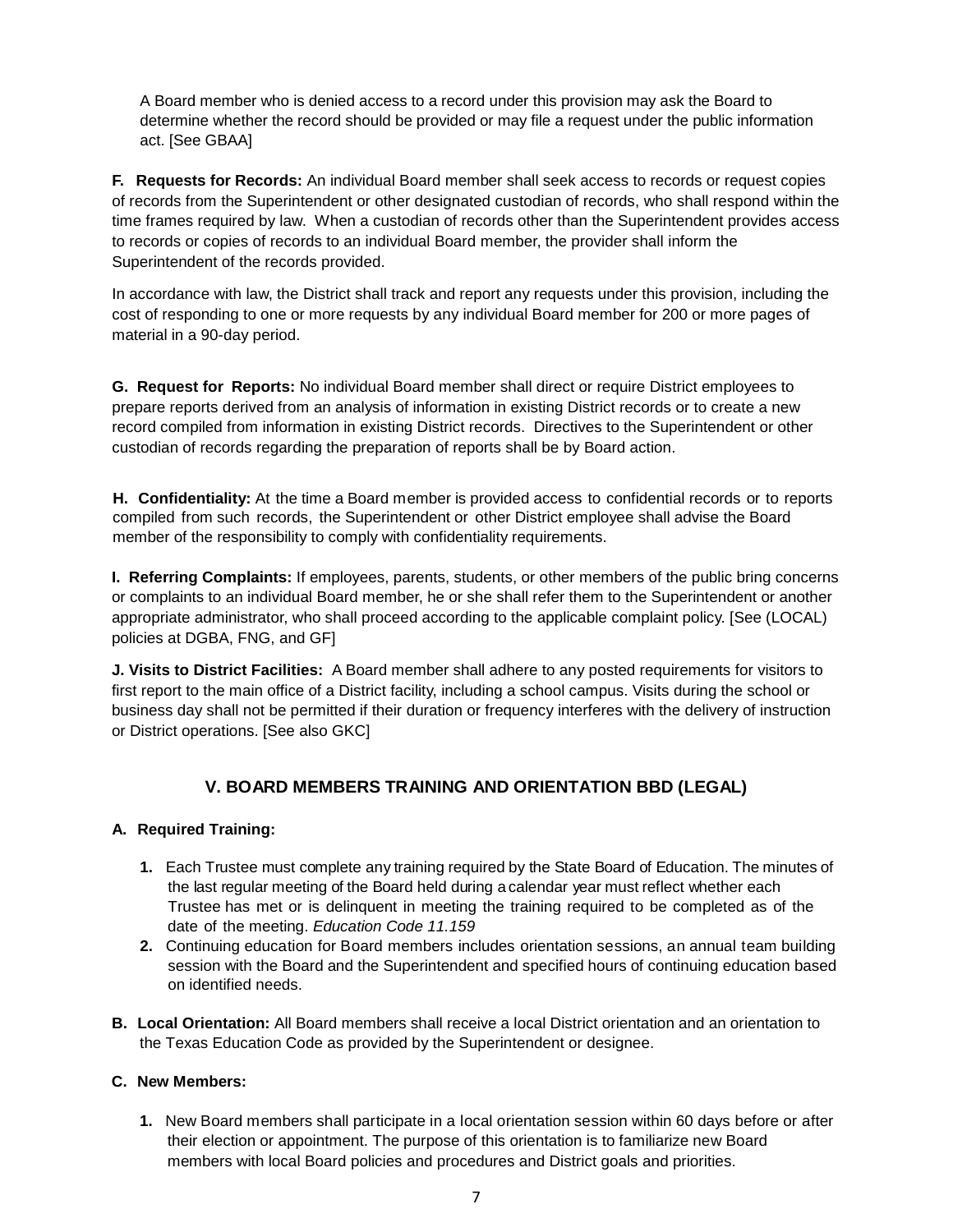- **2.** All newly elected Board members shall receive the orientation to The Texas Education Code within the first year of service. The orientation shall be delivered by regional education services centers and shall be three hours in length.
- **3.** The Board president will assign a mentor for one year to a new Board member.
- **D. Sitting Board Members:** All sitting Board members shall receive a basic orientation to the Texas Education Code and relevant legal obligations. The orientation will have special but not exclusive emphasis on statutory provisions related to Texas school district governance. The orientation shall be delivered by regional education services centers and shall be three hours in length. Topics shall include, but not be limited to, Texas Education Code, Chapter 26 (Parental Rights and Responsibilities), and Texas Education Code, Section 28.004 (Local School Health Education Advisory Council and Health Education Instruction). [See BDF, EHAA, and FNG]
- **E. Legislative Updates:** After each session of the Texas Legislature, each Board member shall receive an updated session from a regional education service center or any registered provider to the basic orientation to the Texas Education Code. The update session shall be of sufficient length to familiarize Board members with major changes in the Education Code and other relevant legal developments related to school governance. A Board member who has attended a basic orientation session given by a service center that incorporates the most recent legislative changes is not required to attend an additional legislative update.
- **F. Team Building:** The entire Board, including all Board members, shall annually participate with the Superintendent in a team-building session facilitated by the regional education service center or any registered provider. The team building session shall be of a length deemed appropriate by the Board, but generally at least three hours. The purpose of the team building session is to enhance the effectiveness of the Board-Superintendent team and to assess the continuing education needs of the Board-Superintendent team. The assessment of needs shall be based on the framework for governance leadership and shall be used to plan continuing education activities for the governance leadership team for the upcoming year.
- **G. Continuing Education:** In addition to the orientation and team building training, all Board members shall receive additional continuing education on an annual basis, in fulfillment of assessed needs and based on the framework for governance leadership. [See BBD (EXHIBIT)] The continuing education sessions may be provided by the regional education service centers or other registered providers. To the extent possible, the entire Board shall participate in continuing education programs together.
- **H. First Year:** In their first year of service, Board members shall receive at least ten hours of continuing education in fulfillment of assessed needs. Board members may fulfill up to five of the required ten hours of continuing education through online instruction, provided that the training is designed and offered by a registered provider, incorporates interactive activities that assess learning and provide feedback to the learner and offers an opportunity for interaction with the instructor.
- **I. Subsequent Years:** Following the first year of service, Board members shall receive at least five hours of continuing education annually in fulfillment of assessed needs. Board members may fulfill the five hours of continuing education through online instruction, provided that the training is designed and offered by a registered provider, incorporates interactive activities that assess learning and provide feedback to the learner and offers an opportunity for interaction with the instructor.
- **J. Presidents:** The Board President shall receive continuing education related to leadership duties of the Board President as some portion of the annual requirement.
- **K. Local Training:** At least 50 percent of the annual continuing education shall be designed and delivered by persons not employed or affiliated with the Board member's local school District. No more than one hour of the required continuing education that is delivered by the local District may use self-instructional materials. *19 TAC 61.1*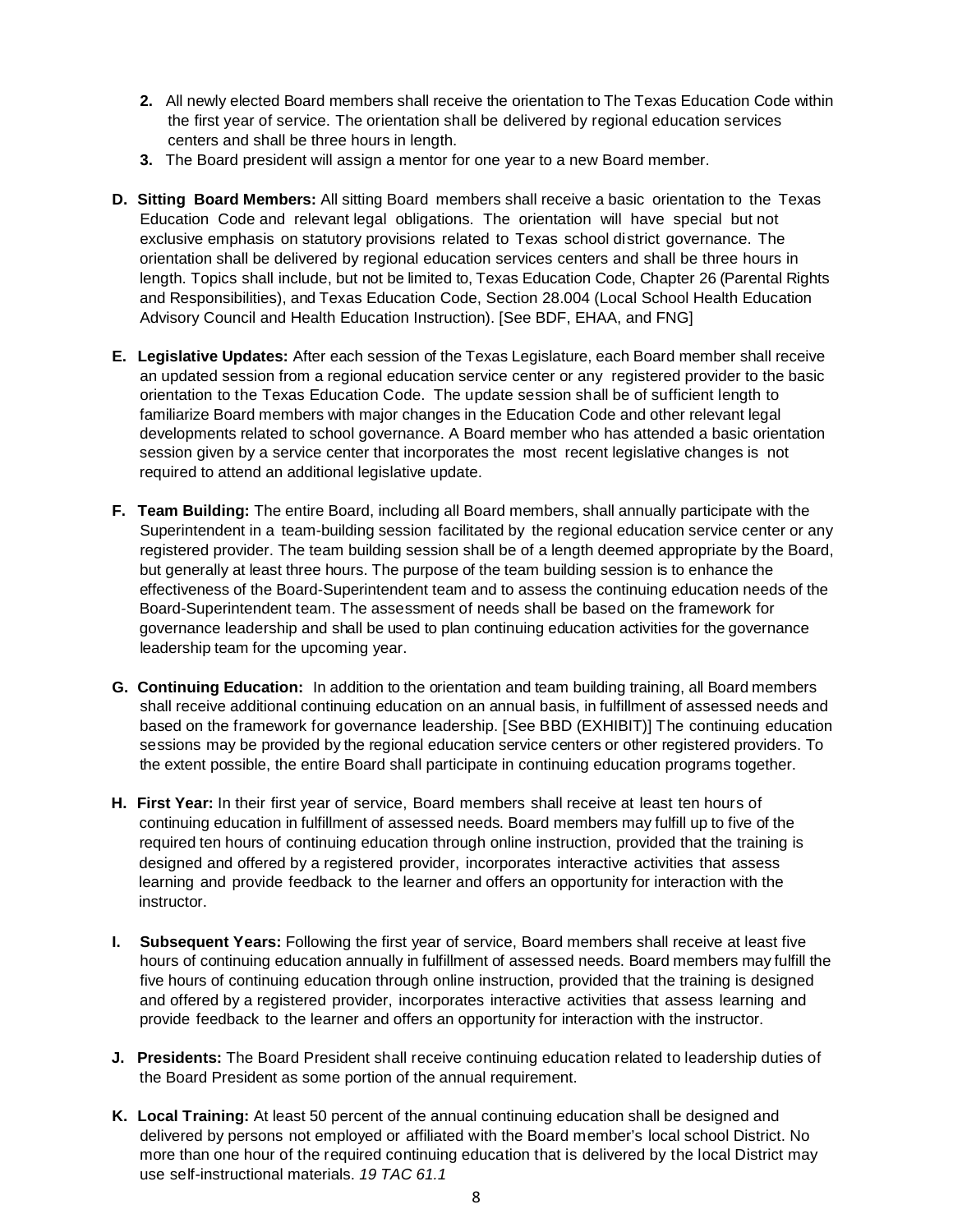# **L. Specific Open Meetings Training:**

- **1.** Within 90 days after taking the oath of office, each Board member shall complete a course of training regarding the responsibilities of the Board and its members under Chapter 551 of the Texas Government Code. The office of the attorney general may provide the training and may also approve other acceptable sources of training.
- **2.** Board members sworn in before January 1, 2006, must complete the training required by Government Code 551.005 before January 1, 2007. *Gov't Code 551.005*

### **M. Specific Open Records Training:**

- **1.** Within 90 days after taking the oath of office or assuming duties as a public official, each Board member and public information coordinator shall complete a course of training regarding the responsibilities of the District and District officers and employees under Chapter 552 of the Texas Government Code. The office of the attorney general may provide the training and may also approve other acceptable sources of training.
- **2.** A Board member may designate a public information coordinator to satisfy the training requirements of Government Code 552.012 for the Board member if the public information coordinator is primarily responsible for administering the responsibilities of the Board member or District under Government Code Chapter 552.
- **3.** Board members and public information coordinators who have been sworn in or assumed duties before January 1, 2006, must complete the training required by Government Code 552.012 before January 1, 2007. *Gov't Code 552.012*
- **N. Annual Compliance Announcement:** Annually, at the meeting at which the call for election of Board members is normally scheduled, the President or designee shall announce the name of each Board member who has completed the required continuing education, who has exceeded the required hours of continuing education and who is deficient in the required continuing education. The President shall cause the minutes to reflect the information and shall make this information available to the local media.
- **O. Training During Meetings:** No continuing education shall take place during a Board meeting unless that meeting is called for the delivery of Board training. Continuing education may take place prior to or after a legally called Board meeting in accordance with the Government Code. *19 TAC 61.1*
- **P. Conventions and Workshops:** Board members may attend regional, state or national conventions or workshops without such gatherings being construed as "meetings" under the Open Meetings Act. However, no formal action shall be taken at such conventions or workshops concerning District business, and any discussion of public business shall be merely incidental to the convention or workshop. *Gov't Code 551.001(4)*
- **Q. Commendation:** Annually, the State Board shall commend those Board-Superintendent teams that receive at least eight hours of the continuing education in the local orientation and team-building sessions as an entire Board- Superintendent team. *19 TAC 61.1*

# **VI. PUBLIC COMPLAINTS GF (LOCAL)**

**A. Guiding Principles:** The Board encourages the public to discuss concerns and complaints through informal conferences with the appropriate administrator.

### **B. Formal Process:**

**1.** Concerns should be expressed as soon as possible to allow early resolution at the lowest possible administrative level. If an informal conference regarding a complaint fails to reach the outcome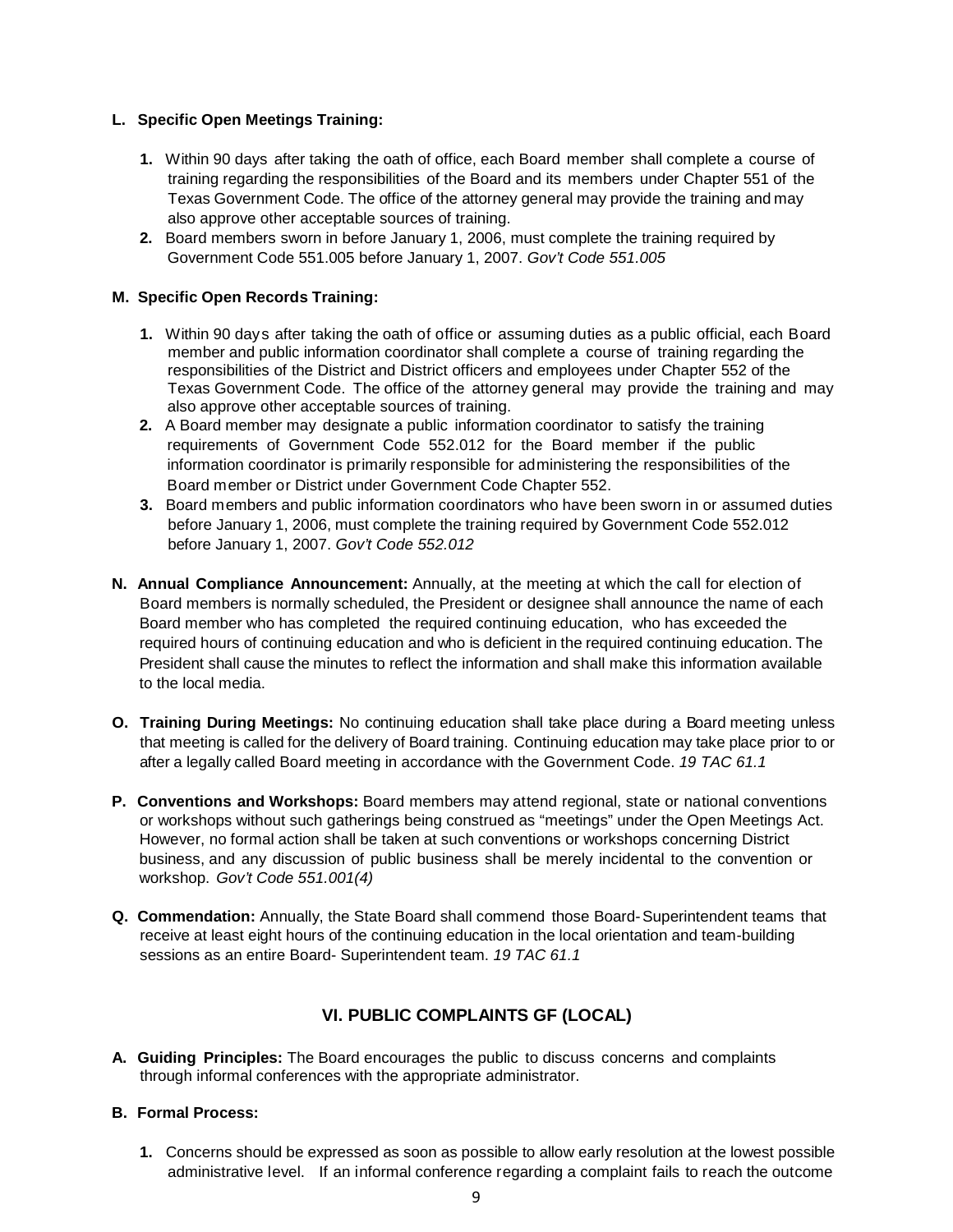requested by an individual, he or she may initiate the formal process described below by timely filing a written complaint form.

- **2.** Even after initiating the formal complaint process, individuals are encouraged to seek informal resolution of their concerns. An individual whose concerns are resolved may withdraw a formal complaint at any time.
- **3.** The process described in this policy shall not be construed to create new or additional rights beyond those granted by law or Board policy, nor to require a full evidentiary hearing or "mini-trial" at any level.
- **C. Freedom from Retaliation:** Neither the Board nor any District employee shall unlawfully retaliate against any individual for bringing a concern or complaint.
- **D. Application:** Except as addressed by SPECIFIC COMPLAINTS, below, this policy applies to all complaints or grievances from the public.
- **E. Specific Complaints:** For more information on how to proceed with complaints regarding:
	- **1.** Alleged discrimination, see GA.
	- **2.** Instructional materials, see EFA.
	- **3.** On-campus distribution of non-school materials, see GKDA.
	- **4.** A commissioned peace officer who is an employee of the District, see CKE.

# **VII. ANONYMOUS PHONE CALLS AND/OR LETTERS**

The Mansfield ISD Board of Trustees encourages input; however, anonymous calls, letters and e-mails will not receive Board attention, discussion or response and will not result in directives to the administration. Confidentiality is strictly maintained when possible.

# **VIII. RESPONSE TO SIGNED LETTERS**

The Board of Trustees encourages input. A signed letter or e-mail regarding district business will be forwarded to the Superintendent. The Superintendent or a designee will respond to the letter or e-mail and communicate their actions/response to the signed letter to the Board.

# **IX. BOARD MEMBER TO VISIT SCHOOL CAMPUS**

- **A.** Board members are encouraged to attend special events on campuses to represent the Board in support of activities.
- **B.** Board members are not to go into teachers' classrooms or campuses for the purpose of evaluation or investigation.
- **C.** Board members must sign in at the office when visiting campuses.
- **D.** Board members must wear identification badges when visiting schools.
- **E.** Except for routine activities or visits to see their children, as a courtesy, Board members should let the principal and Superintendent and/or designee know of their visit.

# **X. COMMUNICATIONS WITH SUPERINTENDENT**

**A.** Superintendent will meet with the Board President on a routine basis.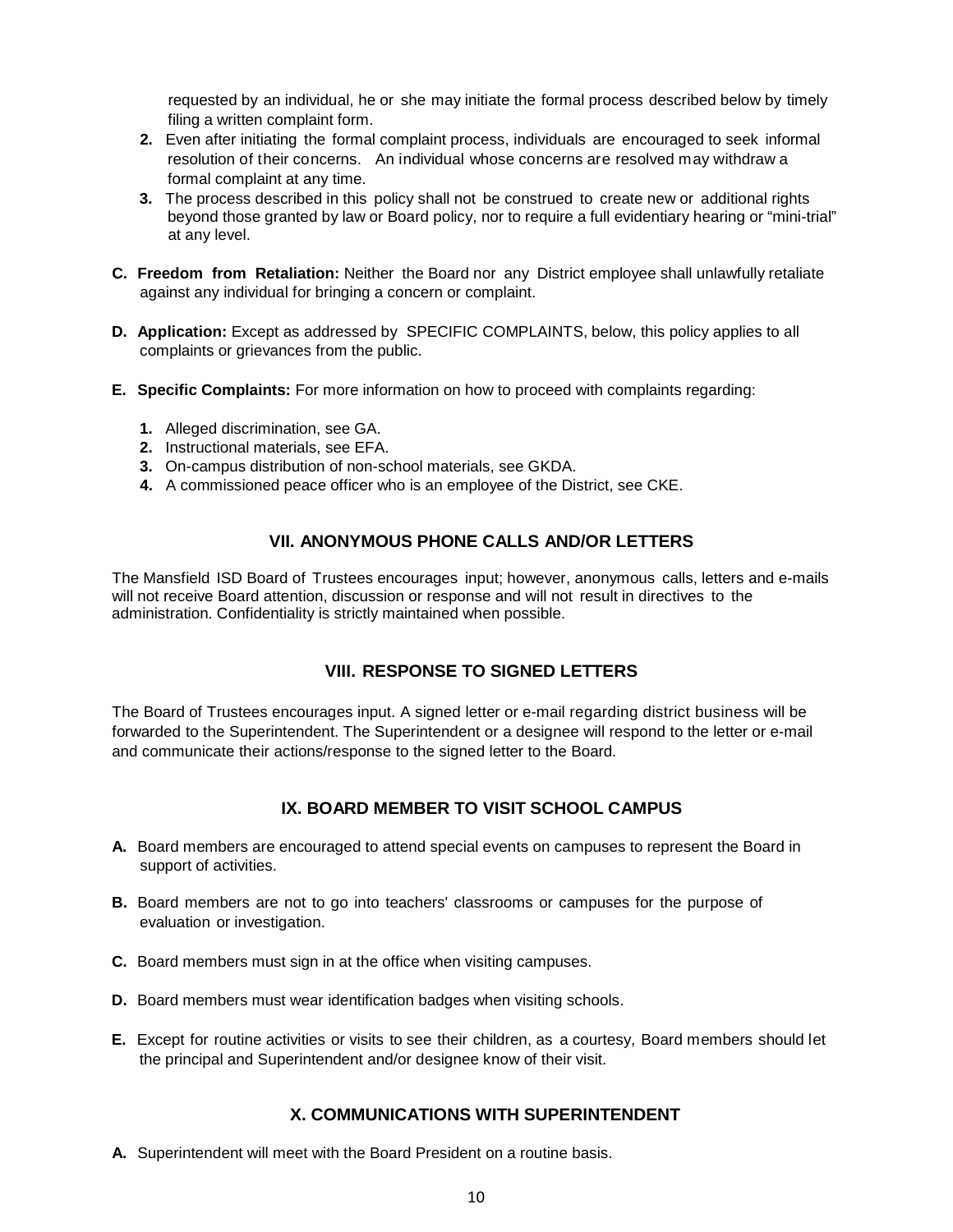- **B.** Superintendent will communicate with all Board members via regular transmittals by telephone calls, faxes, e-mail, text messages or personal visits.
- **C.** Superintendent and Board President will communicate information in a timely manner to all Board members.
- **D.** Board will keep Superintendent informed via telephone calls, faxes, e-mail, text messages or personal visits.

# **XI. COMMUNICATIONS WITH PUBLIC**

- **A.** The Board is committed to, and encourages, community input through surveys, community engagement opportunities, district website, and district publications
- **B.** The Board will communicate with its community through public hearings, regular Board meetings and regular publications.
- **C.** Unless otherwise approved or authorized by the Board, individual members cannot speak in an official capacity or otherwise represent the views of the Board.
- **D.** Community members may contact the Board and Administration through the District website. The Board is discouraged from responding to any website e-mail individually as the Administration will appropriately respond and the Board will be co pied on their response when appropriate. Board members will forward patrons concerns on to the Superintendent. The Superintendent will determine the district employee best to answer the concern and communicate back to the patron and board member the outcome of the investigation.
- **E.** Media Inquiries to the Board:
	- **1.** The Board President shall be the official spokesperson for the Board to the media/press on issues of media attention.
	- **2.** All Board members who receive calls from the media should direct them to the Board President, Superintendent, and /or District Communications Department.

# **XII. SUPERINTENDENT EVALUATION BJCD (LOCAL)**

**A. Evaluation Instrument:** The instrument used to evaluate the Superintendent shall be based on the Superintendent's job description [see BJA (LOCAL)] and performance goals and shall be adopted by the Board.

### **B. Written Evaluation:**

- **1.** The Board shall prepare a written evaluation of the Superintendent at annual or more frequent intervals.
- **2.** The Board shall furnish the Superintendent with a copy of the completed evaluation and shall discuss its conclusions with the Superintendent in closed meeting.
- **C. Objectives:** The Board shall strive to accomplish the following objectives in conducting the Superintendent's written evaluation:
	- **1.** Clarify to the Superintendent his or her role, as seen by the Board.
	- **2.** Clarify to Board members the Superintendent's role, according to the Board's written criteria, as expressed in the Superintendent's job description and the District's goals and objectives.
	- **3.** Foster an early understanding among new Board members of the evaluation process and the Superintendent's current performance objectives and priorities.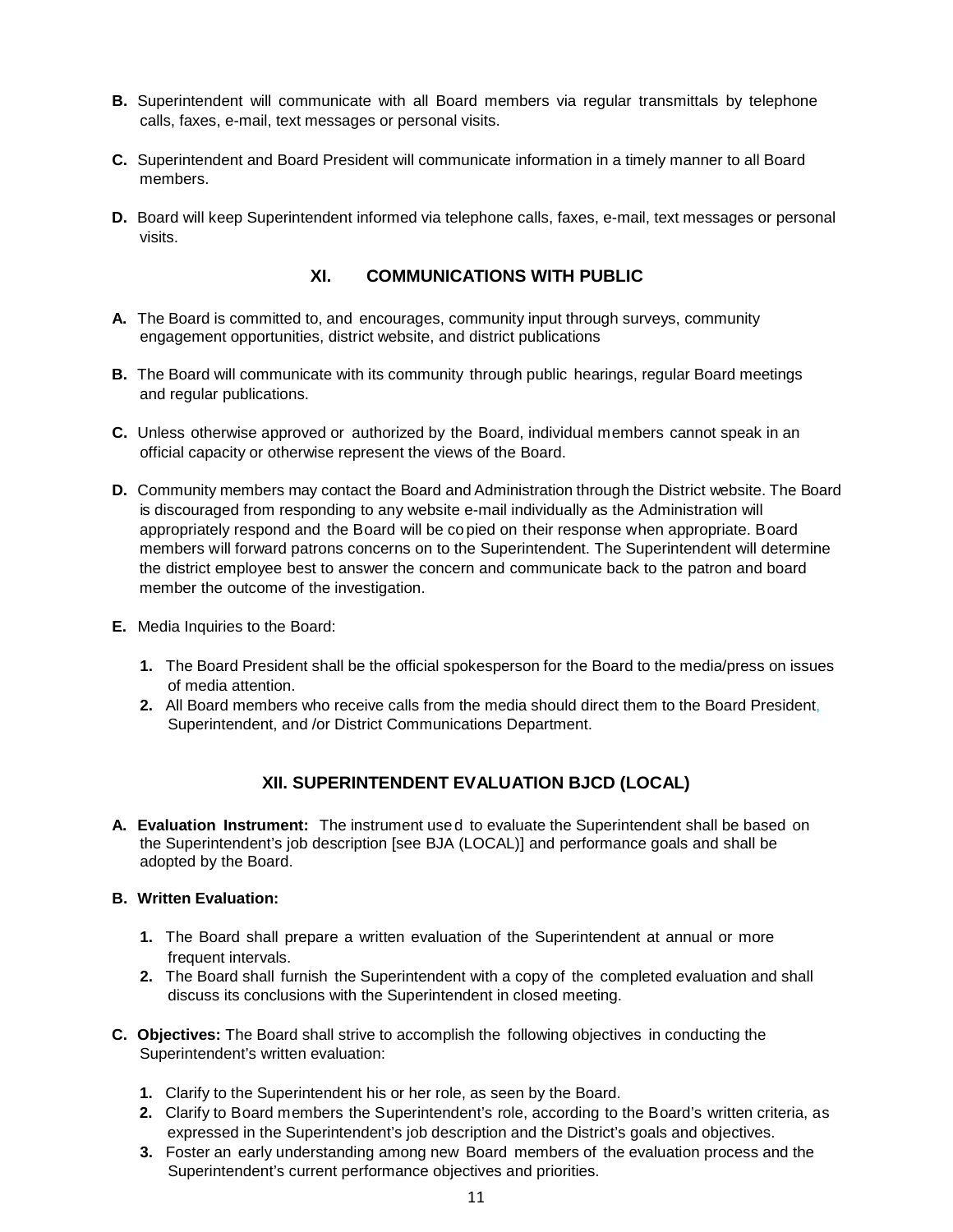- **4.** Develop and sustain a harmonious working relationship between the Board and the Superintendent.
- **5.** Ensure administrative leadership for excellence in the District.
- **6.** The Board may at any time conduct and communicate oral evaluations to augment its written evaluations.

# **XIV. EVALUATION OF THE BOARD**

- **A.** The Board shall conduct formative self-evaluations at least quarterly, and within 45 days prior to conducting the annual Superintendent evaluation, an annual summative evaluation.
- **B.** The Board shall self-evaluate using the most current version of the Board's Quarterly Progress Tracker as related to Lone Star Governance.

# **XV. REVIEW BOARD OPERATING PROCEDURES**

Standard Board Operating Procedures will be reviewed and updated annually.

# **XVI. CAMPAIGNING FOR ELECTION**

### **A. Support from Employees:**

- **1.** School district employees, during work hours, will not be solicited for endorsement by any Board Member campaigning for re-election. Use of district materials and systems (including district email communications) will not be used by any employee to discuss or solicit support of any candidate running for election or re-election. Texas Education Code Section 11.168, as amended by the 79<sup>th</sup> Legislature, 2005.
- **2.** Campaign materials may only be distributed on school property in accordance with Board Policy.
- **B. Support of Board Members:** The Board, as a whole, will not endorse any candidate running for public office.
- **C. Board members as Private Citizens:** Board Members may endorse any school board candidate of their choice and may put endorsement signs in their private yards; however, active campaigning for a school board candidate is discouraged as it could create a detrimental working environment on the Board after the election.

# **XVII. BOARD MEMBERS COMPENSATION AND EXPENSES BBG (LEGAL/LOCAL)**

# **A. Expense Reimbursement:**

- **1.** An amount for Board member travel expenses shall be approved in the budget each year.
- **2.** A Board member shall be reimbursed for reasonable, allowable expenses incurred in carrying out Board business only at the Board's request and for reasonable, allowable expenses incurred while attending meetings and conventions as an official representative of the Board.

# **B. Travel Expenses:**

- **1.** Payment for authorized and documented travel expenses shall be made in accordance with legal requirements by either of the following two methods:
	- **a)** Reimbursement, not to exceed the allowable rates, for use of a personal car or commercial transportation plus parking, taxi fares, lodging, meals and other incidental expenses.
	- **b)** Advancement of a set amount for use of a personal car or commercial transportation plus parking, taxi fares, lodging, meals and other incidental expenses. Any excess over actual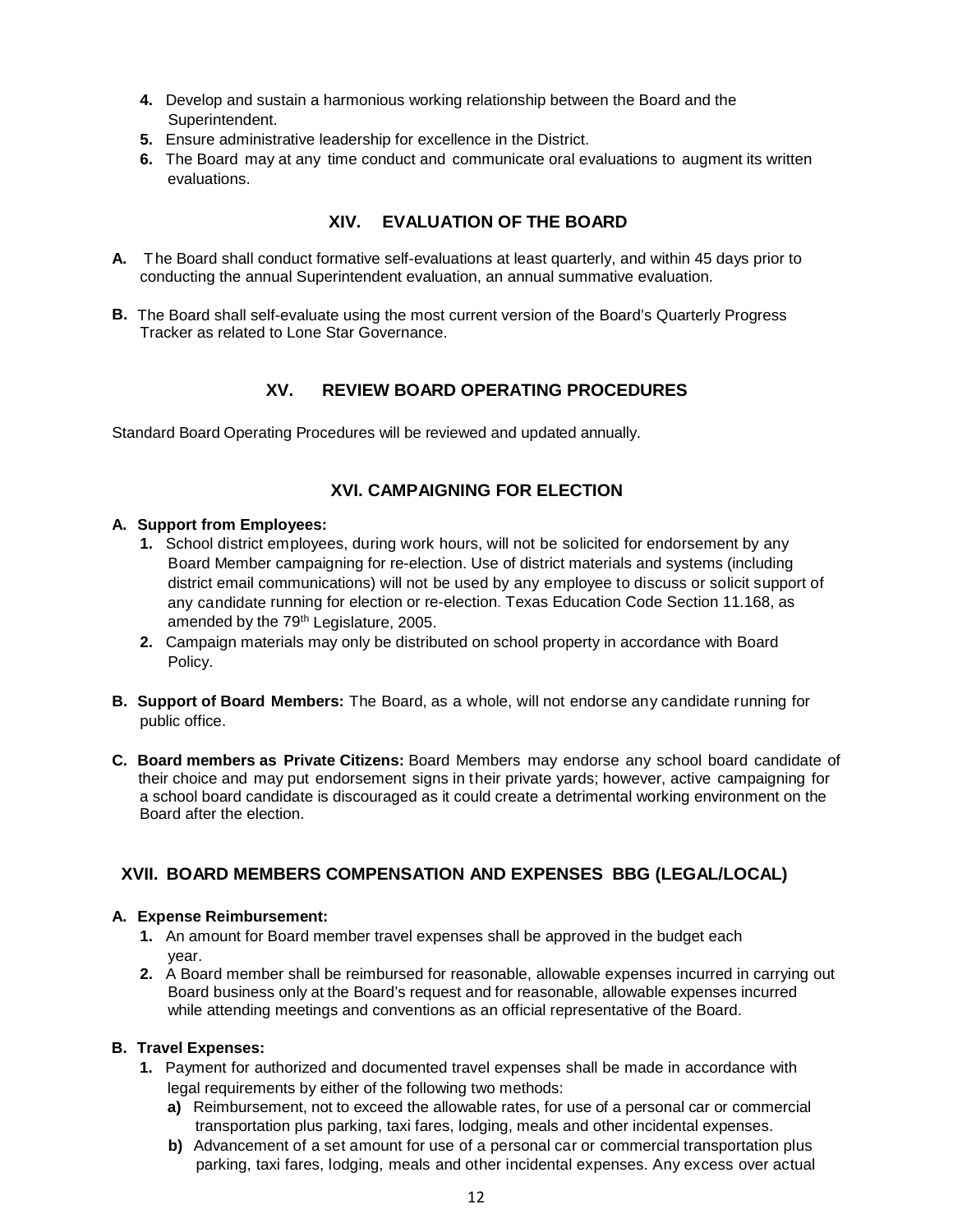allowable expenses shall be refunded to the District.

- **2.** Accounting records shall accurately reflect that no state or federal funds were used to reimburse travel expenses beyond those authorized for state employees.
- **C. Documentation Required:** For any authorized expense incurred, the Board member shall submit a statement, with receipts to the extent feasible, documenting actual expenses and in accordance with procedures applicable to employee expense reimbursement.
- **D. Members Expenses:** Local funds and state funds not designated for a specific purpose may be used for purposes necessary in the conduct of the public schools determined by the board. Reimbursement of travel expenses for Board members is not illegal if the reimbursement is determined to be necessary in the conduct of the school and to serve a proper public purpose. *Education Code 45.105(c); Atty. Gen. Op. H-133 (1973)*
- **E. Nonmembers Expenses:** The Board may not pay the travel expenses of spouses and other persons who have no responsibilities or duties to perform for the Board when they accompany Board members to Board-related activities. *Atty. Gen. Op. MW-93 (1979)*